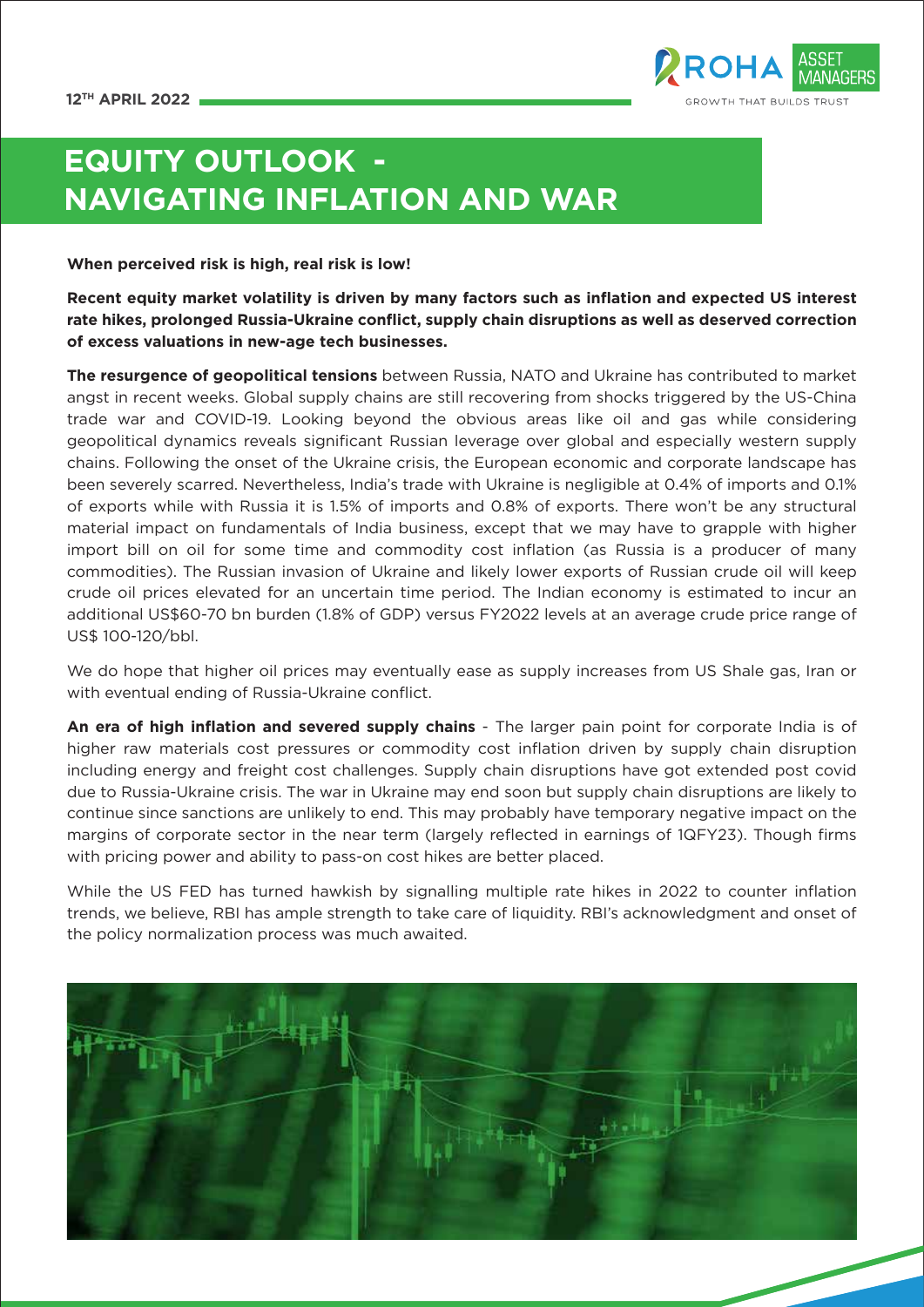# **12TH APRIL 2022**



Though we expect first rate hike from RBI sometime in August, **interest rate tightening in India is expected to be slower than rest of the world.** Besides, RBI has over \$630 bn of forex reserves to counter any currency shocks.

**Despite several concerns on inflation and war conflict, there are reasons to be positive on Indian markets** given that **Corporate capex** outlook is looking up after many years of continuous decline driven by corporate deleveraging, improving financial health of banking sector post covid and increased localisation trends. Earnings of capital goods companies are at cyclical lows and can improve significantly as there are all indications of capex cycle picking up. India manufacturing PMI for Feb came in at 54.9 vs 54 in the previous month showing some sequential improvement. Furthermore, **sentiment has improved, underpinning business expansion plans and return of normalcy.** India's macro data shows that recovery is building. GDP, fiscal, PMI, core sector and credit data suggest that after a hiccup in Jan, fundamental recovery is building up, but gradually. This is validated by **India's soaring tax collections** - Gross tax collection of Rs. 27.07 lakh crore during April 2021 to March 2022 compared with budget estimate of Rs. 22.17 lakh crore.



Going forward, **govt's capital expenditure is expected to accelerate in defence and railway sectors.**  The move towards indigenisation of defence procurement creates new opportunities for India's military industrial sector.

**Our equity investment strategy is to stay put and ride the storm of volatility and panic corrections.** There are several companies that are benefiting due to shift from **unorganised to organised** sector (real estate/building products), **digital wave** (technology), **import substitution** / local manufacturing (pharma/chemicals/electronics/defence) and **green energy** (sugar ethanol/electric vehicles beneficiaries) that make sense for long-term investing. We are witnessing strong **cyclical recovery** in real estate sector (low interest rates), financials/NBFCs (worst of NPA cycle behind) and engineering and capital goods (due to higher capex cycle). **Any exaggerated reaction or volatility in equity market should be an investment opportunity,** as markets are likely to face temporary or short-lived corrections. Over time, despite hurdle of near term cost and margin pressures, equity market will be driven by strong growth recovery in several Indian businesses from consumption to real estate and capex-led cyclical, that have come out of a multi-year slowdown.

We have been **cautious in our previous strategy notes on excessively priced IPO (primary issues) given frenzy valuations in majority**. We had highlighted that it's better to buy growth companies that are reasonably priced. Several new age digital companies that came to market, were indiscriminately chased by retail investors without looking at their business models or valuations closely. While they are disruptive companies, many are still in cash burn stage and valuations have been driven by hope and were pricing or discounting far ahead of time. Hence margin of safety has been limited. It is possible that some of disruptive businesses can themselves get disrupted and only a few will survive or make it big. This along with higher valuations will continue to lead to capital losses (investors at such frenzy valuations already tasted their first round of losses in the recent past). We continue to be cautious and selective in this space.